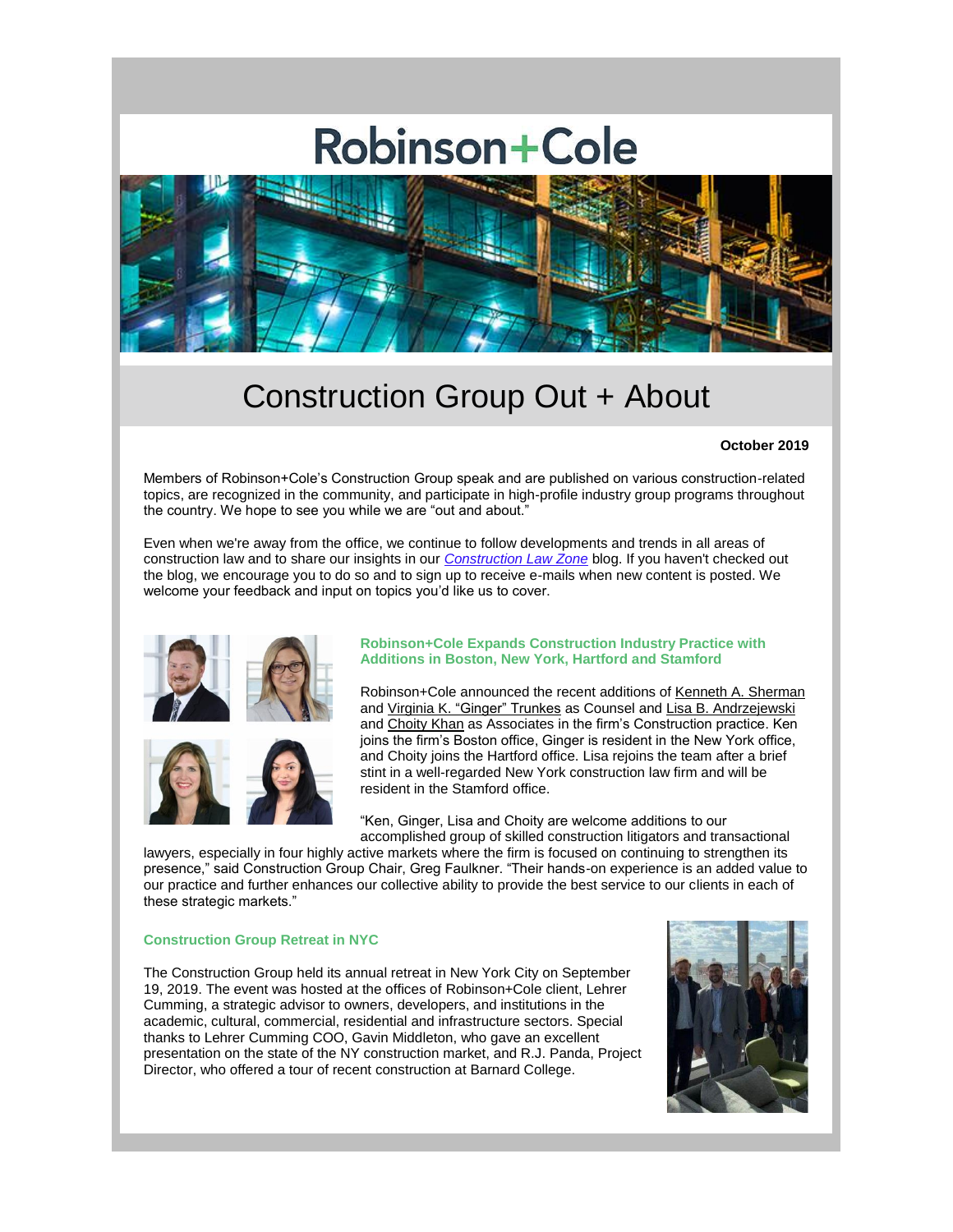#### **Construction Group Members Recognized**

52 Robinson+Cole lawyers were recognized in 2019 *Super Lawyers* lists in Connecticut, Massachusetts, New York, and Rhode Island. The Construction Group was well represented, including all of the Connecticut partners as well as Kenneth Sherman, who was recognized as a "Rising Star." Additionally, the following lawyers were named to the Top 50: 2019 Connecticut Super Lawyers list: Dennis C. Cavanaugh, Gregory R. Faulkner and Todd R. Regan. [View list](https://protect-us.mimecast.com/s/npaZCwpxNlHLQqR6cQ4ow_?domain=r20.rs6.net)

# **Seven Robinson+Cole Construction Group Lawyers Are Named Among Best Lawyers in America**

Robinson+Cole is honored to have 57 lawyers selected by their peers for inclusion in The Best Lawyers in America© 2020. Among those lawyers, seven Construction Group members were selected. They include: [Dennis C. Cavanaugh](https://protect-us.mimecast.com/s/znx9Cxky0mCJ07Q8hAzrCm?domain=r20.rs6.net) – Construction Law and Litigation-Construction; [Gregory R. Faulkner](https://protect-us.mimecast.com/s/lVM2CyPz4ntNW8yDikONop?domain=r20.rs6.net) – Construction Law and Litigation-Construction; [Christopher J. Hug](https://protect-us.mimecast.com/s/rjRMCzpA8oHRBkmDUJ4e38?domain=r20.rs6.net) – Litigation-Construction; [Martin A. Onorato](https://protect-us.mimecast.com/s/J00nCADrLxf9ow10tJjNt2?domain=r20.rs6.net) – Construction Law and Litigation-Construction[; Todd R. Regan](https://protect-us.mimecast.com/s/_3ODCBBvMyHVmwlqunENea?domain=r20.rs6.net) – Construction Law and Litigation-Construction; [Peter E. Strniste Jr.](https://protect-us.mimecast.com/s/2s8fCDkxOACBmEOpc7weFX?domain=r20.rs6.net) – Construction Law; and [James A. Wade](https://protect-us.mimecast.com/s/BamECERygBtWGv6ySqRxKE?domain=r20.rs6.net) – Litigation-Construction. Robinson+Cole had the highest number of listed lawyers in Connecticut in the area of Litigation-Construction. The Best Lawyers in America lists are compiled based on an exhaustive peer review evaluation. The 2020 edition of The Best Lawyers in America is based on some 8.3 million votes. Read more in the [press release.](https://protect-us.mimecast.com/s/T7hXCG6AkEfJlDLnhM2ijX?domain=r20.rs6.net)

#### **Counsel to Conde Nast Recognized Properties**

We are proud to have served as construction counsel to three clients who were listed in Conde Nast's *Traveler* 2019 Readers' Choice Awards: The [Top 30 Hotels in New York City:](https://protect-us.mimecast.com/s/UeY1CJ61nRf8z6QOUDyQ_K?domain=r20.rs6.net) Baccarat Hotel ranked no. 2, 1 Hotel Central Park ranked no. 8 and Marriott's Moxy NYC Downtown ranked no. 29. Additionally, we served as construction counsel to 1 Hotel West Hollywood, which was listed at no. 2 on Conde Nast's *Traveler* 2019 Readers' Choice Awards: [The Top 30 Hotels in Los Angeles.](https://protect-us.mimecast.com/s/nfufCKrGoRiqwXrKU44WUD?domain=r20.rs6.net) Congratulations to all.



[Joseph A. Barra](https://protect-us.mimecast.com/s/ZUweCL9GpRiPOGYqhJaYcu?domain=r20.rs6.net)

#### **Joe Barra Authors Part 2 of BSCES News Article on Hidden Pitfalls of the Massachusetts Prompt Pay Act**

[Joe Barra](https://protect-us.mimecast.com/s/ZUweCL9GpRiPOGYqhJaYcu?domain=r20.rs6.net) authored the article ["Engineers Beware: The Massachusetts Prompt](https://protect-us.mimecast.com/s/lHSXCM8Xq6H58w6Pf2kLdf?domain=r20.rs6.net)  [Pay Act Contains Hidden Pitfalls for the Uninformed \(Part 2\),"](https://protect-us.mimecast.com/s/lHSXCM8Xq6H58w6Pf2kLdf?domain=r20.rs6.net) published in the June 2019 issue of BSCES News, a monthly publication of the Boston Society of Civil Engineers Section/ASCE. This second article addresses the proper use and application of "Pay-if-Paid" clauses; provisions negating a contract obligation that requires a contractor to continue working when an approved payment is more than 30 days late; and contract clauses that improperly restrict a contractor's ability to trigger a contract's dispute clause. Joe summarizes the Act's impact on current practices and makes clear that project participants must understand how the Act renders unenforceable certain contract provisions and common methods of practice. To read the article in the full edition of the BSCES News, clic[k here.](https://protect-us.mimecast.com/s/lHSXCM8Xq6H58w6Pf2kLdf?domain=r20.rs6.net) To read Part 1, click [here.](https://protect-us.mimecast.com/s/DOBECNkGrRCNxOMLiEJI6m?domain=r20.rs6.net)

#### **Joe Barra Serves as Panelist at Massachusetts Bar Association Event**

[Joe Barra](https://protect-us.mimecast.com/s/ZUweCL9GpRiPOGYqhJaYcu?domain=r20.rs6.net) was a panelist for the program "Using Experts in Litigation ADR in Domestic and International Matters," hosted by the Society of Construction Lawyers of North America on July 25, 2019. The program was presented by the Massachusetts Bar Association and featured a discussion on using experts in litigation and Alternative. Dispute Resolution from the perspective of both counsel and the experts.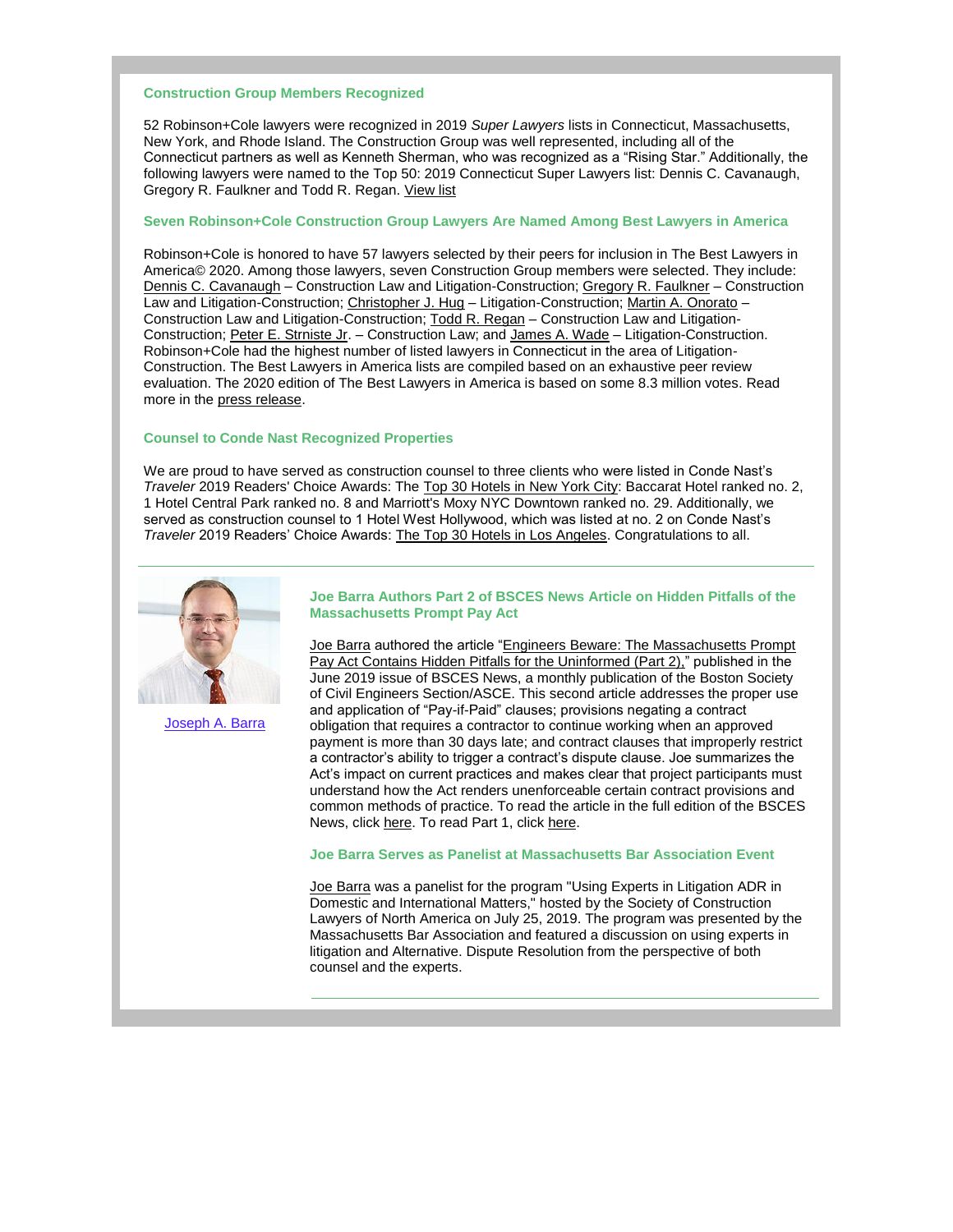

[Kenneth A. Sherman](https://protect-us.mimecast.com/s/MbTFCOYGvRfAX72YHmy8P_?domain=r20.rs6.net)



[Virginia K. Trunkes](https://protect-us.mimecast.com/s/hH9QCPNGw8C4mj5gIxl_Sv?domain=r20.rs6.net)

#### **Ken Sherman Presents on Contract Law for Engineers**

[Ken Sherman](https://protect-us.mimecast.com/s/MbTFCOYGvRfAX72YHmy8P_?domain=r20.rs6.net) presented the program "Contract Law Primer for Engineers" as part of the Engineering Law and Ethics Seminar in Manchester, NH on September 5, 2019. The presentation included discussions of contract law, the necessary elements of a contract, understanding contract "legalese," liabilityshifting contract provisions, and other related subjects.

#### **Virginia Trunkes Authors** *New York Law Journal* **Article on Underpinning Dispute**

[Virginia Trunkes](https://protect-us.mimecast.com/s/hH9QCPNGw8C4mj5gIxl_Sv?domain=r20.rs6.net) authored the article "Court Allays Tensions in Underpinning Dispute" published in the New York Law Journal on August 13, 2019. The piece examines a new dispute involving the practice of underpinning in New York, a method used by developers to reinforce and stabilize a foundation to enable it to withstand heavier weights above ground. A link to the article is available [here](https://protect-us.mimecast.com/s/SNggCQWXxRf6q2NVu7D31k?domain=r20.rs6.net) and on the firm's LinkedIn page.

#### **Virginia Trunkes Featured in** *New York Real Estate Journal***'s 2019 Women in Real Estate Spotlight**

Construction Group lawyer [Virginia Trunkes](https://protect-us.mimecast.com/s/hH9QCPNGw8C4mj5gIxl_Sv?domain=r20.rs6.net) was among those featured by the *New York Real Estate Journal* in the publication's annual "Women in Real Estate" spotlight, which recognizes the achievements of women engaged in specialized real estate industries. In the Q&A spotlight, she discusses her favorite motivational quote, one of her biggest accomplishments in the last 12 months, and the podcasts and books she recommends to women. Read the [full](https://protect-us.mimecast.com/s/0pSzCR6Xy7frlMgYFZc8Oj?domain=r20.rs6.net)  [article.](https://protect-us.mimecast.com/s/0pSzCR6Xy7frlMgYFZc8Oj?domain=r20.rs6.net)



[Todd R. Regan](https://protect-us.mimecast.com/s/-3BmCVOWD9FlKWPBfZkF3K?domain=r20.rs6.net)

# **Todd Regan Presents at Surety Claims Institute Annual Meeting**

Construction Group Partne[r Todd Regan](https://protect-us.mimecast.com/s/-3BmCVOWD9FlKWPBfZkF3K?domain=r20.rs6.net) co-presented the program "Making the Case Against Product Manufacturers and Suppliers" at the 2019 Surety Claims Institute's Annual Meeting in St. Simon Island, Georgia on June 19-21. The presentation addressed the fundamentals and legal framework of the types of claims that can be brought against product manufacturers, including: the impact of modified terms and conditions on express warranty rights; implied warranties and claims for indemnity; and the economic loss doctrine, all of which were highlighted with discussion of applicable case studies.



Megan [E. Baroni](https://protect-us.mimecast.com/s/8IJDCW61ERfjYMy3TRejZy?domain=r20.rs6.net)



[Jonathan H. Schaefer](https://protect-us.mimecast.com/s/a5QfCXDPGRfnN8MAI4JrGj?domain=r20.rs6.net)

#### **Megan Baroni and Jon Schaefer Co-Author Article on OSHA's Use of Drones as an Inspection Tool**

Environmental, Energy + Telecommunications Group lawyers [Megan Baroni](https://protect-us.mimecast.com/s/8IJDCW61ERfjYMy3TRejZy?domain=r20.rs6.net) and [Jon Schaefer](https://protect-us.mimecast.com/s/a5QfCXDPGRfnN8MAI4JrGj?domain=r20.rs6.net) co-authored the article "Drones: OSHA's Newest Inspection Tool," published by *Construction Executive* on August 4, 2019. The piece covers the Occupational Safety and Health Administration's (OSHA) newly formalized internal drone policy for inspection activities, which could be especially important at constructions sites "where OSHA may feel the use of a drone is safer than sending inspectors into an active site or to significant heights." The article encourages employers to prepare an OSHA drone strategy plan before an OSHA inspector arrives and offers some concepts to consider when developing such a strategy. A link to the article is available [here](https://protect-us.mimecast.com/s/WTuDCYEZJRf3Zn6YUocPl8?domain=r20.rs6.net) and on the firm's LinkedIn page.

#### **Megan Baroni and Jon Schaefer Co-Author** *Construction Executive* **Article on OSHA's Fall Protection Standard**

Environmental, Energy + Telecommunications Group lawyers [Megan Baroni](https://protect-us.mimecast.com/s/8IJDCW61ERfjYMy3TRejZy?domain=r20.rs6.net) and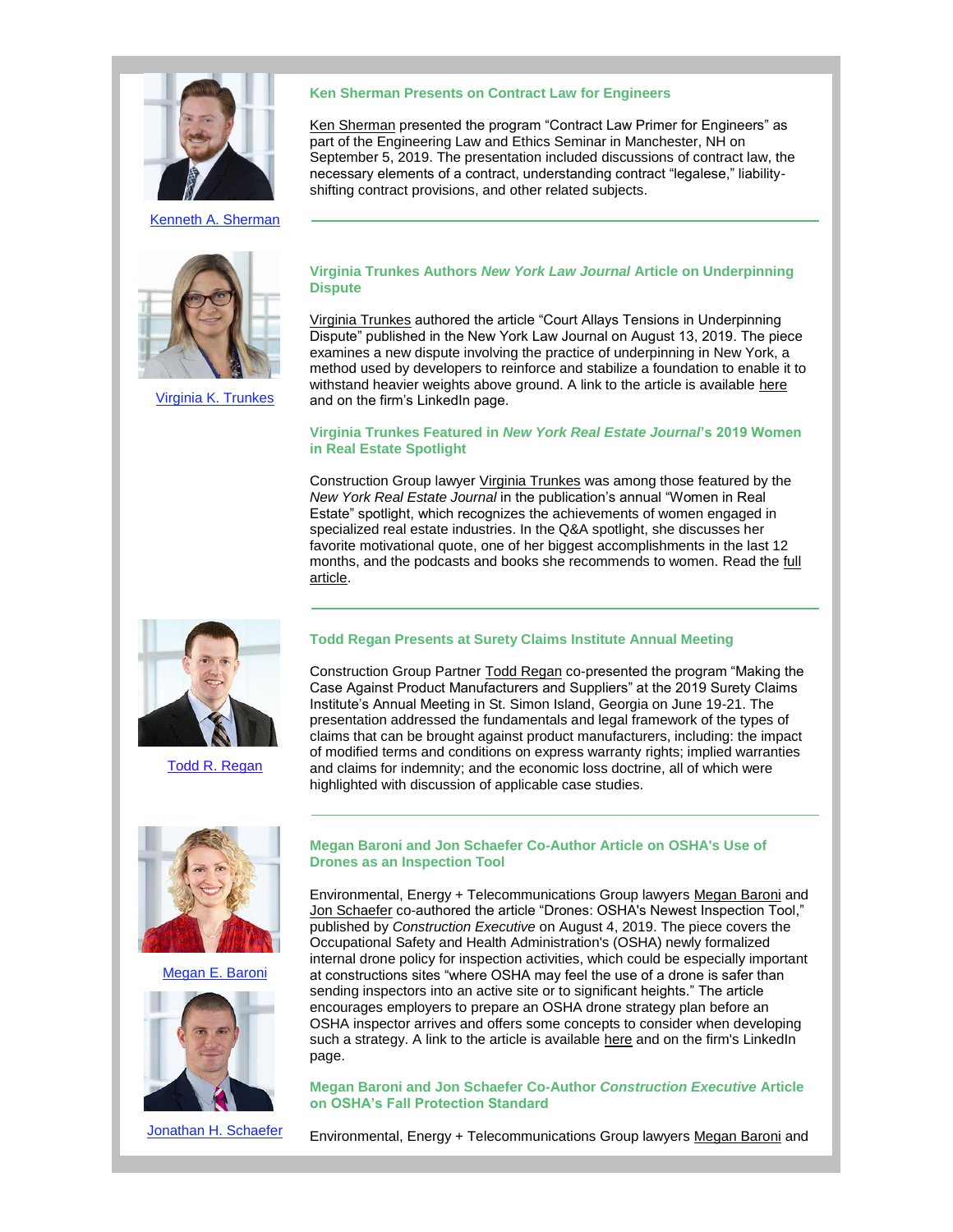[Jon Schaefer](https://protect-us.mimecast.com/s/a5QfCXDPGRfnN8MAI4JrGj?domain=r20.rs6.net) co-authored the article "Falling Down on the Job: OSHA Violations Carry Tremendous Costs," published by *Construction Executive* on September 5, 2019. The piece focuses on the Occupational Safety and Health Act's (OSHA) fall protection standard for construction, the most cited OSHA violation in the country, which in some recent years has accounted for more than onethird of workplace deaths. The article covers fall protection requirements, including training; recent notable citations; and multi-employer worksite policy, and offers standard fall protection tips. Read the [full article.](https://protect-us.mimecast.com/s/O-45CZ6gKRfMRkovU1miEU?domain=r20.rs6.net)



#### **2019 HEREL Conference at UCLA**

[Greg Faulkner a](https://protect-us.mimecast.com/s/cmUFC1wMoDHpmPEgH0koq2?domain=r20.rs6.net)nd [Marty Onorato](https://protect-us.mimecast.com/s/w6DDC2kXpECkGBErUks_mh?domain=r20.rs6.net) attended the 2019 HEREL Annual Conference, hosted by the University of California, Office of the General Counsel, at the UCLA Meyer and Renee Luskin Conference Center on Thursday, October 17 and Friday, October 18, 2019. HEREL (Higher Education Real Estate Lawyers) is an organization of attorneys and real estate professionals from more than 20 states who work for institutions of higher education. Its members represent a variety of public and private universities and colleges as both in-house and outside legal counsel in the areas of real estate and construction law.

[Gregory R. Faulkner](https://protect-us.mimecast.com/s/cmUFC1wMoDHpmPEgH0koq2?domain=r20.rs6.net)



[Martin A. Onorato](https://protect-us.mimecast.com/s/w6DDC2kXpECkGBErUks_mh?domain=r20.rs6.net)

# **Recent + Upcoming Events**

**Harvard Real Estate Alumni Organization - "Innovative Building Methods and Modular Construction"** September 10 - Boston

Real Estate + Development Group lawyer [Jerome Garciano](https://protect-us.mimecast.com/s/ai5OC313qGhmMyR3txBbUY?domain=r20.rs6.net) moderated the panel discussion as part of organization's Innovation in Real Estate series.

**Professional Women in Construction – "Deal or No Deal: Negotiating for a Better Future"**  September 10 - New York Construction Group member [Virginia Trunkes](https://protect-us.mimecast.com/s/hH9QCPNGw8C4mj5gIxl_Sv?domain=r20.rs6.net) attended.

**2019 American Bar Association Construction Forum's "Construction Law: Sticks & Bricks"** September 20 - New York [Virginia Trunkes](https://protect-us.mimecast.com/s/hH9QCPNGw8C4mj5gIxl_Sv?domain=r20.rs6.net) attended.

**American Bar Association Forum on Construction Law - 2020 Midwinter Meeting** January 22-24, 2020 - Tucson, AZ [Virginia Trunkes](https://protect-us.mimecast.com/s/hH9QCPNGw8C4mj5gIxl_Sv?domain=r20.rs6.net) will attend.

Robinson+Cole's [Construction Group:](https://protect-us.mimecast.com/s/tVbICn5lAPSGLP6wSJ27zU?domain=r20.rs6.net)

[Lisa B. Andrzejewski](https://protect-us.mimecast.com/s/9lHEC4x2rJiJWD7PhGVXbP?domain=r20.rs6.net) | [Joseph A. Barra](https://protect-us.mimecast.com/s/ZUweCL9GpRiPOGYqhJaYcu?domain=r20.rs6.net) | [Robert M. Barrack](https://protect-us.mimecast.com/s/no_9C5yMvgu0KXW8cr0XWS?domain=r20.rs6.net) | [Dennis C. Cavanaugh](https://protect-us.mimecast.com/s/huf4C68MwjHo9pGkCoaqH7?domain=r20.rs6.net) 

[Gregory R. Faulkner](https://protect-us.mimecast.com/s/cmUFC1wMoDHpmPEgH0koq2?domain=r20.rs6.net) | [Aniello P. Franzese](https://protect-us.mimecast.com/s/jX49C73MxkHm68WMtokCUV?domain=r20.rs6.net) | [Christopher J. Hug](https://protect-us.mimecast.com/s/J6KiC82gylSjM2w3TN447M?domain=r20.rs6.net) | [Choity Khan](https://protect-us.mimecast.com/s/AjtXCv2wMkSWgYy1Sysjen?domain=r20.rs6.net)

[Paul S. Lopez](https://protect-us.mimecast.com/s/pmkVC9rjzmimKlYntgN-8e?domain=r20.rs6.net) [| Martin A. Onorato](https://protect-us.mimecast.com/s/w6DDC2kXpECkGBErUks_mh?domain=r20.rs6.net) | [Todd R. Regan](https://protect-us.mimecast.com/s/-3BmCVOWD9FlKWPBfZkF3K?domain=r20.rs6.net) | [Kenneth A. Sherman](https://protect-us.mimecast.com/s/MbTFCOYGvRfAX72YHmy8P_?domain=r20.rs6.net)